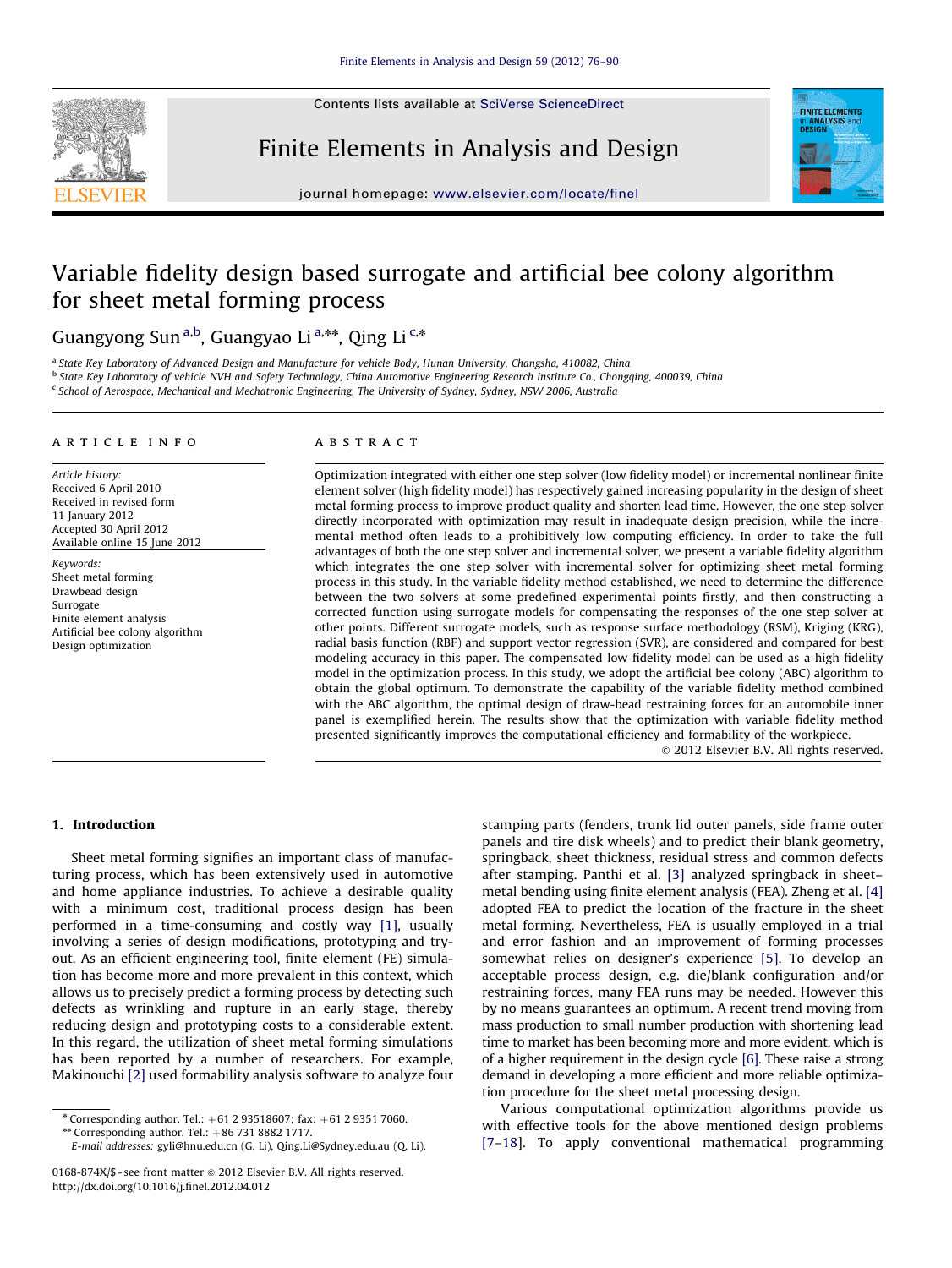methods, two demanding computing issues must be involved: finite element analysis (FEA) and sensitivity analysis [\[1\].](#page--1-0) For such a typical nonlinear problem as sheet metal forming with large deformation, elastoplasticity and frictional contact, the finite element analysis is typically performed by using either a one step (or namely inverse approach) [\[19–22\]](#page--1-0) or classical incremental dynamic explicit algorithms [\[23\]](#page--1-0). The one step approach characterizes a much higher computing efficiency but provides only an approximate solution, which was useful mainly for preliminary design [\[22,24\]](#page--1-0). The incremental approach, on the other hand, typifies a better simulation precision but needs substantially higher computational cost, which is better suitable for detailed design verification [\[22\]](#page--1-0).

As for sensitivity analysis, a path-dependent algorithm appears indispensable to obtain precise gradient information [\[1,6](#page--1-0),[13,25,26\]](#page--1-0). To simplify the formulation, the one step solver has been used for sensitivity analysis. For example, Batoz and coworkers [\[21,22](#page--1-0)] combined the one step approach with gradient based methods to optimize the blank shape and drawbead restraining forces. However, design functions involving in sheet metal forming problems are often noisy and the determination of their gradients requires substantial mathematical and computational efforts, sometimes making use of the conventional optimization methods less practicable [\[27\].](#page--1-0) Such computational issues force the researchers to seek more efficient and more practical approaches for the design of sheet metal forming process.

To avoid discrete or continuum finite element based sensitivity analysis, an effective alternative has been the surrogate model approach, in which the design functions are indirectly constructed through the results from the design of experiments (DOE). Its simplicity and effectiveness have drawn considerable attention recently. For example, Kok and Stander [\[9\]](#page--1-0) adopted successive response surface method (RSM) to optimize the preforming die shape in terms of the blank weight, thereby minimizing the difference in workpiece thickness. Ohata et al. [\[28\]](#page--1-0) employed RSM to optimize the annealing temperature and time for thickness uniformity. Chengzhi et al. [\[29\]](#page--1-0) optimized the blankholder forces to maximize the safety zone of the forming process by using an adaptive RSM (for short, ARSM). Breitkopf et al. [\[30\]](#page--1-0) developed a so-called moving least square RSM for achieving the uniform thickness, where the one-step solver is used in optimization procedure and the incremental solver for final verification. Jansson et al. [\[27\]](#page--1-0) employed RSM to optimize drawbead restraining force, whose combination with a space mapping technique largely enhanced computing efficiency. Later, they further improved this in an iterative RSM [\[31\]](#page--1-0). More recently, Li et al. [\[10\]](#page--1-0) developed a robust design approach by using RSM, which took into account the fluctuation of design variables. Tang et al. [\[16\]](#page--1-0) also addressed the design of constraining force for minimizing the thickness difference subject to the constraints of failure criteria, where the one step method was adopted in constructing response functions. These work well demonstrated the effectiveness and feasibility of RSM to sheet metal forming design.

However, the existing computational optimization of the sheet metal processing has been separately using either the one step method or incremental method. In fact, these two methods are of complementary cons and pros in computational efficiency and precision [\[24\].](#page--1-0) It is therefore meaningful to take their full advantages for reducing the computational cost and improve numerical precision for a design solution. In addition, the success of those abovementioned sensitivity driven and surrogate model approaches largely rely on the nature of design functions formulated. Use of mathematical programming algorithms sometimes hardly guarantees a global optimum. It is therefore worthwhile attempting such ''global'' approaches as stochastic population based algorithms, for the design optimization [\[14\].](#page--1-0)

In this paper, to address the aforementioned issue, a more practical procedure which integrates variable fidelity method with artificial bee colony algorithm is presented. The variable fidelity model is constructed based upon both the one step method and the incremental method. The incremental method, which requires much longer computing time, is used only at fewer experiment data points, aiming at compensating the simulation results generated by the one step method. Once the variable fidelity model is established, it will be directly used in the optimization procedure. Its fast solver allows us to explore more design points, making the optimization more reliable. To avoid utilizing mathematical programming algorithms, the population-based methods like genetic algorithm (GA), particle swarm optimization (PSO), artificial bee colony (ABC) algorithm, differential evolution algorithm and evolution strategies may be an alternative. Of those algorithms, the ABC algorithm is one of the most recently introduced population-based algorithms and the performance of ABC has been well recognized. Compared with other population-based algorithms it requires fewer control parameters. Due to its simplicity and ease of implementation, ABC has drawn considerable attention and has been successfully applied in many research areas recently [\[32](#page--1-0)–[34\]](#page--1-0). Despite increasing awareness of the outstanding performance that the ABC algorithm offers, there has been no published work available to use it for sheet metal forming process problems to date. This paper will demonstrate the capability of the ABC algorithm incorporating with the variable fidelity method for the design of drawbead restraining forces of an automobile inner panel. The results show a significant improvement in both computing efficiency and precision for such a sophisticated practical engineering problem.

The rest of this paper is organized as follows. Section 2 proposes the variable fidelity algorithm. In [Section 3](#page--1-0), the theory of surrogate models is presented. The artificial bee colony algorithm is included in [Section 4](#page--1-0). [Section 5](#page--1-0) presents the optimization design of sheet metal forming process. Finally, the conclusion is drawn in [Section 6.](#page--1-0)

## 2. Variable fidelity algorithm

The design optimization of a sheet metal forming process can be typically formulated as:

$$
\begin{cases}\n\min: & F_0(\mathbf{x}) \\
s.t. & F_j(\mathbf{x}) \le 0, \quad j = 1, \dots, m \\
x_i^L \le x_i \le x_i^U, & i = 1, \dots, n\n\end{cases}
$$
\n(1)

where  $\mathbf{x} = (x^1, x^2, \dots, x^n)^T$  denotes design variables, *n* is the number of design variables,  $F_0(\mathbf{x})$  denotes an objective function,  $F_i(\mathbf{x})$  $(j=1,...,m)$  are the constraint functions, m is number of constraints,  $x_i^L$  and  $x_i^U$  are the lower and upper bounds of design variable  $x_i$ , respectively. To solve Eq. (1), the conventional optimization procedures can be mainly one of the following approaches [\[35,36\]](#page--1-0):

- (1) Direct coupling of the optimizer with incremental solver: this might be most accurate without statistical fitting limitations, since the optimizer and the analysis are linked directly rather than by means of a surrogate model. However, the gradient information, computational overhead and numerical ill-conditioning often prevent this approach from being applied in sheet metal forming design practically.
- (2) Coupling of the optimizer and a statistical surrogate of an incremental solver: in view of the drawbacks of the previous approach, a more common alternative is to couple the